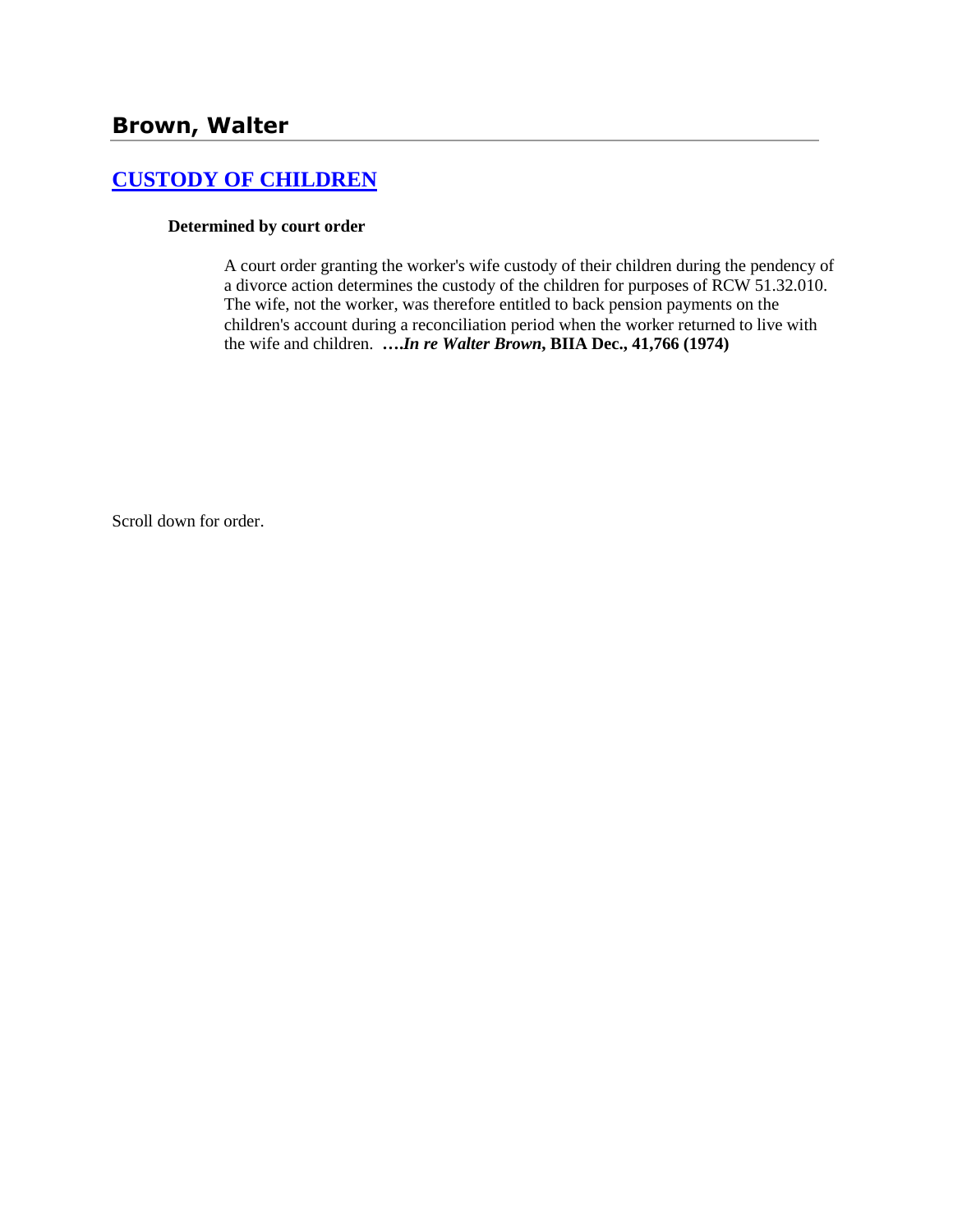### **BEFORE THE BOARD OF INDUSTRIAL INSURANCE APPEALS STATE OF WASHINGTON**

**)**

**IN RE: WALTER R. BROWN ) DOCKET NO. 41,766**

**CLAIM NO. F569258 ) DECISION AND ORDER**

APPEARANCES:

Claimant, Walter R. Brown, by Combs, Small & Kucklick, per Alfred J. Kucklick

Employer, Zidell Dismantling, Inc., None

Department of Labor and Industries, by The Attorney General, per Gary Rentel, Assistant

This is an appeal filed by the claimant on November 16, 1972, from an order of the Department of Labor and Industries dated November 2, 1972 which adhered to a prior Department determination concerning division of back pension payments, for the period from December 26, 1969 to September 15, 1971, between the claimant herein and his divorced spouse as custodian of their minor children. **REVERSED AND REMANDED, IN PART**.

### **DECISION**

Pursuant to RCW 51.52.104 and RCW 51.52.106, this matter is before the Board for review and decision on a timely Petition for Review filed by the Department of Labor and Industries (and claimant's answer thereto) to a Proposed Decision and Order issued by a hearing examiner for this Board on July 13, 1973, in which the order of the Department dated November 2, 1972 was reversed, and the matter remanded to the Department with instruction to recompute moneys due the claimant herein on the basis that for the period from December 26, 1969 to April 20, 1971, the claimant was entitled to the entire amount of back pension payments, including the portion thereof payable on account of his children.

At issue before us, on the Department's Petition for Review, is a sum of retroactive pension payments allowable to the claimant's five minor children, covering the period from December 26, 1969 to April 20, 1971 in regard to four of the children, and from February 23, 1970 to April 20, 1971 in regard to one child-- the question being whether the Department was correct in paying these accrued children's benefits to the claimant's ex-wife on behalf of the children, or whether such benefits should have been paid directly to the claimant.

1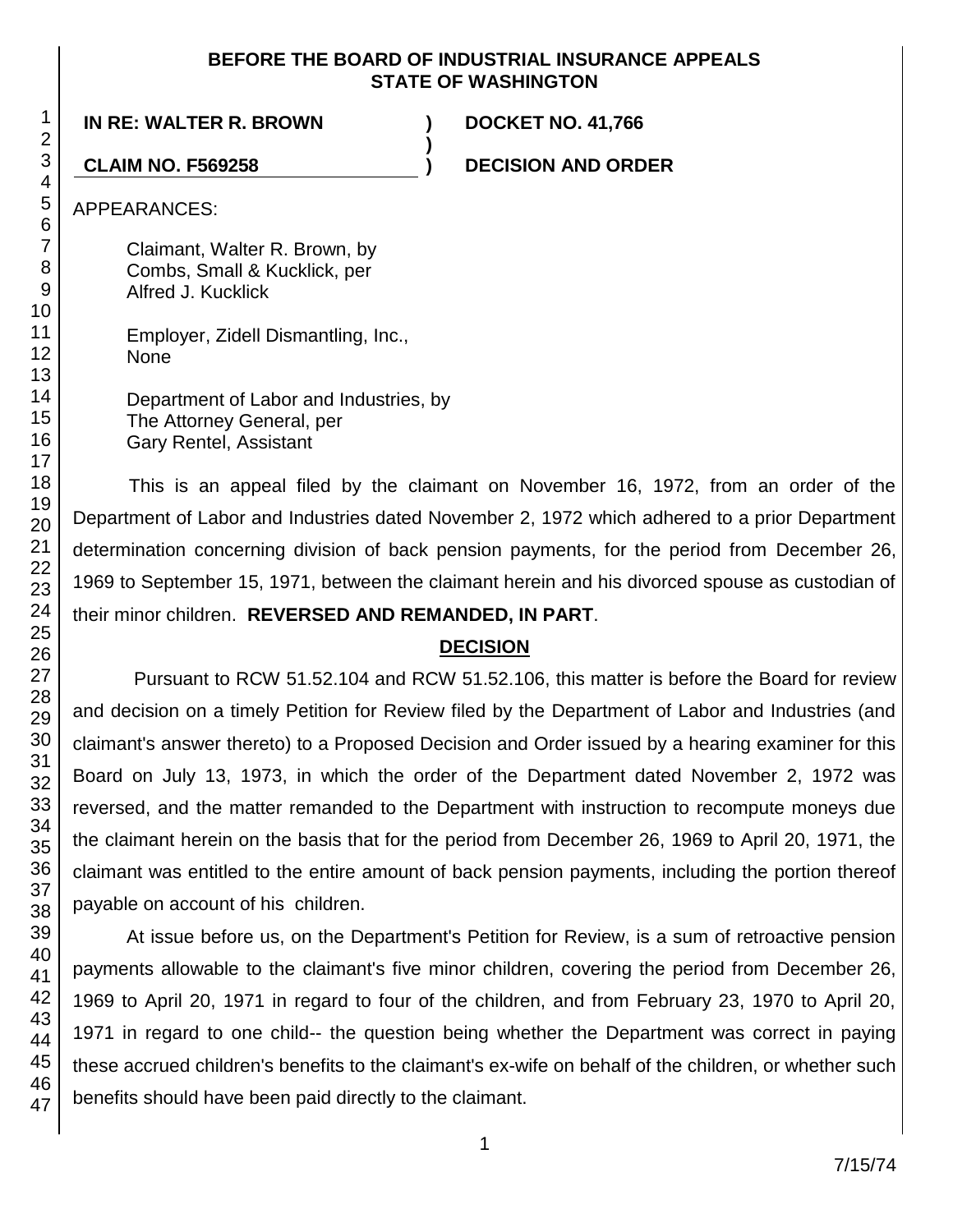The pertinent facts are as follows:

On September 16, 1968, the claimant's then wife filed suit for a divorce from the claimant in Pierce County Superior Court. At that time they had been separated for a couple of months. On October 25, 1968, the Court entered an order awarding the wife custody of the couple's four minor children. On or about October 15, 1969, the claimant moved back home with his wife and four children. A fifth child was born on February 23, 1970, having been conceived between the parties in May 1969. On December 1, 1970, the wife filed an amended complaint for divorce, and on that same date the claimant again moved out of the home. On April 20, 1971, the claimant's wife was granted a final decree of divorce, wherein she was awarded permanent custody of all five minor children.

While the claimant's claim for his industrial injury of July 10, 1967 was open for treatment, he was directly paid time loss compensation at the full statutory rate of \$329.00 per month, from October 26, 1968 to April 11, 1969. Evidently, on or about the latter date the Department learned of the 1968 custody award by the Court of the children to the claimant's then wife. Thus, from April 11, 1969 to December 26, 1969 (when the Department terminated time loss compensation, the claimant's time loss payments sent directly to him were reduced by \$114.00 per month (portion allocable to the four children) and this amount was in turn paid monthly by the Department into the Pierce County Superior Court, for the benefit of said children.

Following the Department's closure of the claim with a permanent partial disability award, and an appeal therefrom to this Board, a final Board decision was entered on August 20, 1971, which found the claimant to be permanently and totally disabled as of December 26, 1969, and ordered payment of a pension commencing as of that date. Accordingly, by order dated September 2, 1971, the Department placed the claimant on the pension rolls effective December 26, 1969, and thereafter paid the claimant a lump-sum award for back pension payments accrued for the period from December 26, 1969 to September 15, 1971, less the children's portion of such payments. The Department paid the children's portion in a lump sum to the claimant's ex-wife, pursuant to the proviso of RCW 51.32.010, prescribing:

> "That, if an injured workman, or the surviving spouse of an injured workman shall not have the custody of a child for, or on account of whom payments are required to be made under this chapter, such payment or payments shall be made to the person having the lawful custody of such child."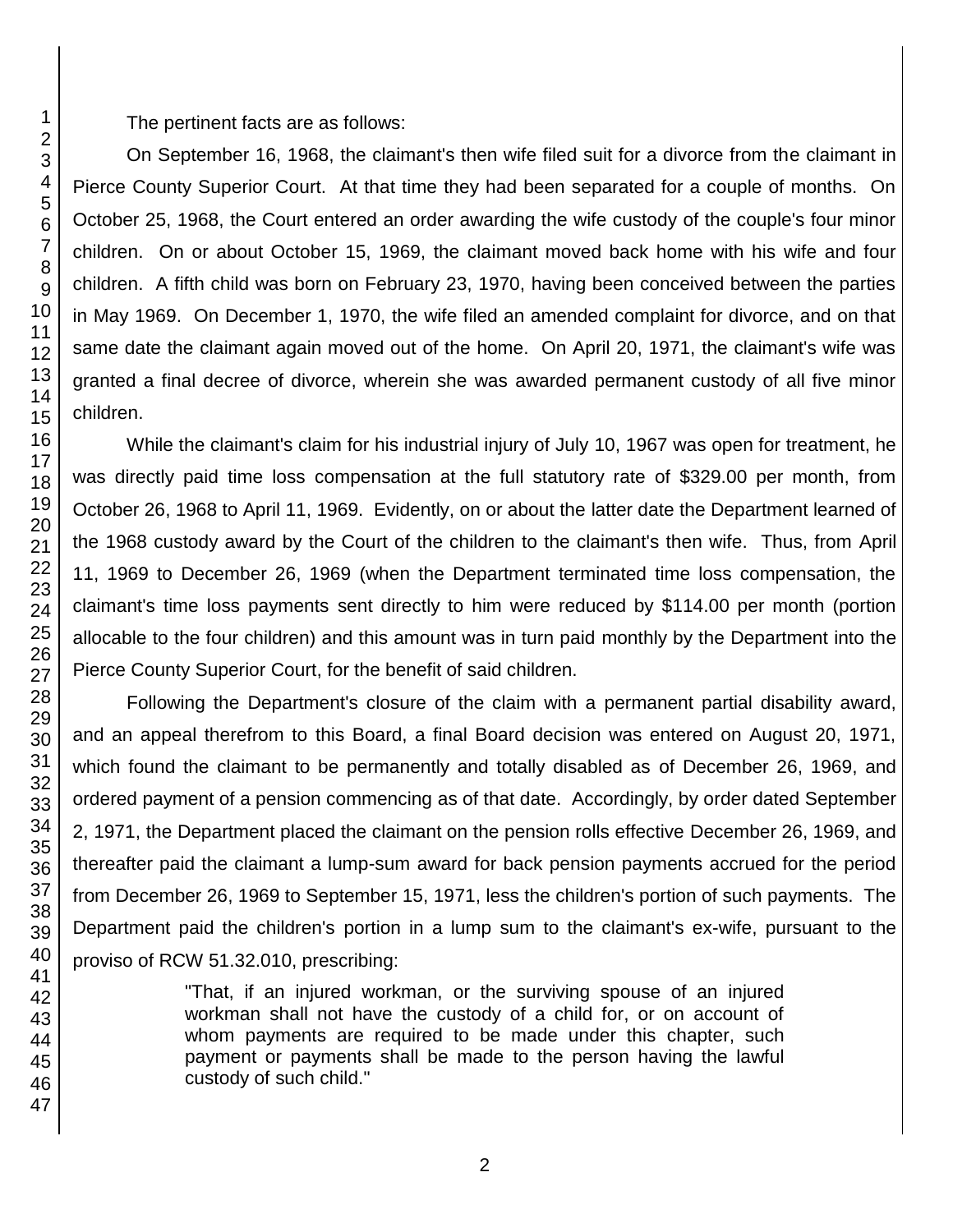It was from the Department's subsequent order, affirming this apportionment of the retroactive pension payments, that the instant appeal was filed.

At the hearing stage of these proceedings, it was the claimant's contention that he, instead of his ex-wife, was entitled to receive the children's portion of his back pension payments for the period covering December 26, 1969 to December 1, 1970, since he had moved back home prior to December 26, 1969 and continued to reside at home until December 1, 1970, at which time his wife filed the amended divorce complaint and he again moved out. Thus, so the claimant contended, he had custody of his children during that period. The hearing examiner however, went a step further and proposed to grant the children's portion of the back pension payments to the claimant for the entire period from December 26, 1969 to April 20, 1971. On petition for review before the Board by the Department, the claimant, quite naturally, in a reply to the Department's petition, urges the adoption of the hearing examiner's disposition in toto.

Unfortunately, the hearing examiner did not completely spell out the basis for his decision, except to note the last phrase of the above-quoted proviso of RCW 51.32.010, speaking of lawful custody of such child." Presumably, it was his interpretation of this phrase that so long as the thread of a legal marriage existed between the parties, the claimant, as the father, must be deemed to have custody of his children as a matter of law, and that only the final divorce decree of April 20, 1971, awarding permanent custody to the mother, could be said to have changed this result. We do not agree.

As previously noted, custody of the children was initially awarded to the mother by an order of the Court dated October 25, 1968. In other words, responsibility for the care, keeping, and control of the four children then existing was legally vested in the mother. Obviously the Court then felt this was in the children's best interests--which, after all, is the overriding primary concern in these matters. No subsequent order of the Court was entered--either in the pending divorce action itself, or in regard to custody of the children--until April 20, 1971, when a final decree of divorce was granted to the wife, along with permanent custody of all five children. The claimant, however, takes the position that the continuity of custody was broken upon his return to the home in October 1969, in that such return vitiated the divorce proceeding and the ancillary custody order of October 25, 1968, citing McFerran v. McFerran, 47 Wn. 2d 236, and the earlier case cited therein of Yoder v. Yoder, 105 Wash. 491, for the proposition that "reconciliation incontestably terminates the divorce action".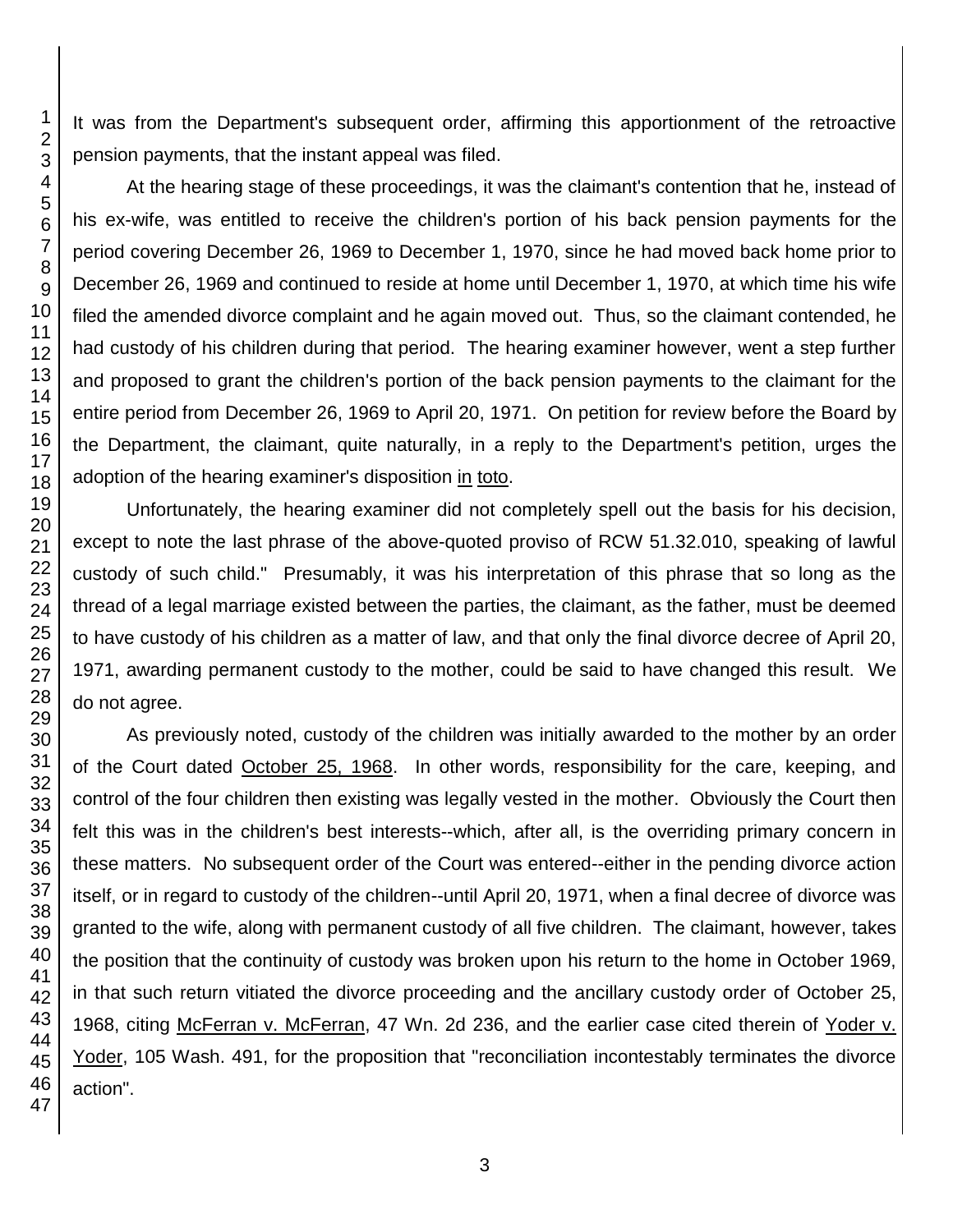Quite obviously, the claimant's theory of the case pre-supposes that his return to board and bed in October 1969 constituted a "reconciliation." Maybe it did, and then again, maybe it did not. Or maybe a reconciliation occurred in May 1969, when the fifth child was conceived. Most certainly, there was a return by the claimant--if not to board, at least to bed--at that time also.

However, the important point is: it is not for this tribunal to say either when or if a divorce proceeding pending before a superior court of this state was terminated. We have no quarrel with the general proposition that reconciliation terminates a divorce action. Nor do we question for a moment the claimant's right to have had the pending divorce action against him in Superior Court dismissed, had the matter of a true reconciliation been brought to the Court's attention and been judicially established. The McFerran case, supra, recognizes the propriety of such a procedure. The fact of the matter is, however, that this was not the case here. The divorce proceeding was never dismissed nor terminated, but continued in force (along with the custody order of October 25, 1968) from its initial filing, on September 16, 1968, to the entry of a final decree on April 20, 1971. The only intervening factor was the filing of an amended complaint in the original divorce action on December 1, 1970. The amended complaint was entitled "Cause No. 184630", the same cause number as the original complaint. In short, there was but one divorce action. If in fact the parties became reconciled during the pendency of the divorce action, the absence of judicial notarization of such reconciliation through a dismissal of the divorce action precludes its recognition by this Board. To do otherwise would, in effect, permit a lawful and standing order of the Court to be collaterally assaulted and avoided by the claimant through proceedings before the Board. It is a basic tenet of the law that absent fraud, a duly entered order of the court can only be vacated or overturned in the same proceeding and is not subject to collateral attack by a party thereto in a different proceeding.

In summary, we hold that during the period from December 26, 1969 to April 20, 1971, the general welfare and custody of the claimant's first four minor children were matters under the authority and jurisdiction of the Superior Court for Pierce County, and that Court's order of October 25, 1968, awarding custody to their mother, was in continuous force and effect, so that the Department had no alternative but to pay such children's portion of the claimant's retroactive pension payments covering the afore-stated time period to the mother for the benefit of the children, under the mandate of the proviso in RCW 51.32.010.

As for the couple's fifth child, born on February 23, 1970, a different result necessarily obtains. The Court's custody order of October 25, 1968 did not, of course, encompass this after